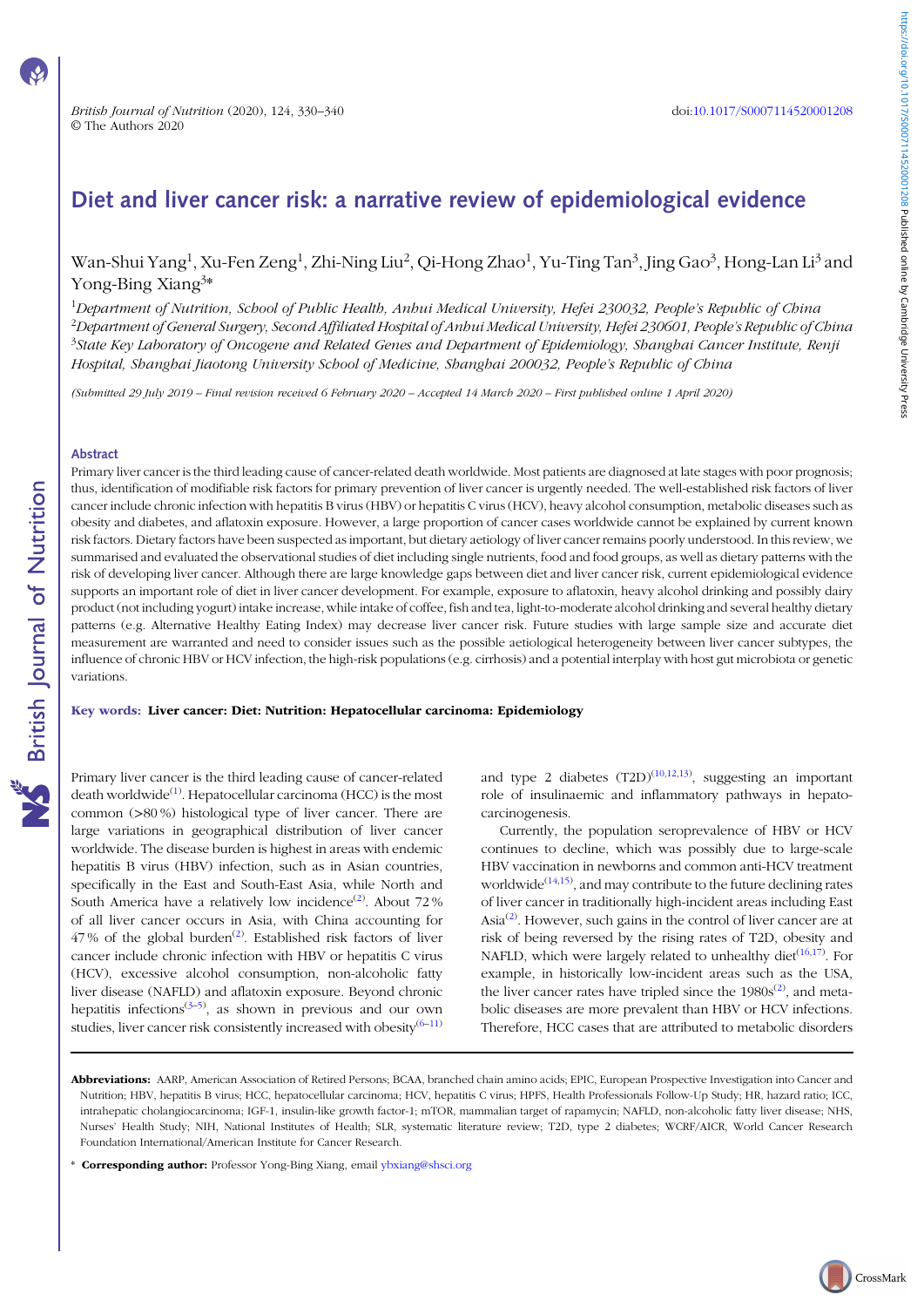https://doi.org/10.1017/50007114520001208 Published online by Cambridge University Press https://doi.org/10.1017/S0007114520001208 Published online by Cambridge University Press

<span id="page-1-0"></span>

Fig. 1. Proposed mechanisms linking diet and liver cancer risk. T2D, type 2 diabetes; NAFLD, non-alcoholic fatty liver disease; IGF-1, insulin-like growth factor-1.

(32%) are higher than HBV (4%) and HCV (21%)<sup>([18](#page-6-0))</sup>. Diet is a modifiable component of lifestyle that was suspected to influence liver cancer development, but dietary aetiology of liver cancer remains poorly understood. The World Cancer Research Foundation International/American Institute for Cancer Research (WCRF/AICR) concluded in their most recent Continuous Update Project that the established dietary factors for liver cancer only include aflatoxin-contaminated foods and heavy alcohol drinking, and possibly coffee consumption<sup>([19\)](#page-6-0)</sup>.

The liver plays a key role not only in the metabolism of carbohydrates, fats and proteins, but also in detoxification and hormone production. Thus, diet has measurable biological impacts on key pathways hypothesised to be involved in liver cancer risk. The proposed mechanisms linking diet and liver cancer development are shown in Fig. 1. For example, dietary carbohydrates are the primary determinants of the post-prandial glucose and insulin response $(20)$  $(20)$ , impacting circulating blood glucose, insulin demand and the bioavailability of insulin-like growth factor-1  $(IGF-1)^{(21,22)}$  $(IGF-1)^{(21,22)}$  $(IGF-1)^{(21,22)}$  $(IGF-1)^{(21,22)}$  $(IGF-1)^{(21,22)}$ . The essential branched-chain amino acids (BCAA), namely, leucine, isoleucine and valine, are essential amino acids that have known chemopreventive properties in patients with cirrhosis<sup>([23\)](#page-6-0)</sup>, via inhibition of hepatic IGF signalling and blockade of the phosphatidylinositol-3-kinase/protein kinase B (PI3k/Akt)/mammalian target of rapamycin  $(mTOR)$  pathway<sup>([24,25\)](#page-6-0)</sup>. Recently, emerging evidence also showed that poor diet may cause prominent changes in gut microbiota which induce intestinal bacterial overgrowth, dysbiosis, intestinal permeability, bacterial translocation and endotoxaemia, leading to liver inflammation, chronic fibrosis, liver cirrhosis and hepatocarcinogenesis through the gut–liver  $axis^{(26,27)}$  $axis^{(26,27)}$  $axis^{(26,27)}$ .

In this review, we summarised the current epidemiological evidence of diet and the risk of incident liver cancer. Compared with a recent systematic literature review (SLR) in Continuous Update Project in 2013 by WCRF/AICR $(19)$  $(19)$  $(19)$ , we summarised and evaluated relevant studies published up to August 2019. In addition to evaluating nutrients and food or food groups<sup>([19\)](#page-6-0)</sup>, we further described the role of different dietary patterns in liver cancer development. We did not discuss the role of aflatoxin because the recent Continuous Update Project has determined exposure to aflatoxin as a convincing cause of liver cancer, and there are few studies<sup> $(28,29)$  $(28,29)$ </sup> on this topic since the  $2013$  SLR<sup> $(19)$  $(19)$ </sup>.

#### Macro-/micronutrients and liver cancer risk

## **Carbohydrates**

Over the past decades, sugar-sweetened beverages consump-tion has increased dramatically worldwide<sup>([30\)](#page-6-0)</sup>. Although still inconclusive, this rising trend in sugar consumption, practically simple sugar (mainly fructose consumption), has been positively associated with weight gain and obesity $(31)$  $(31)$ , insulin resistance and T2D<sup>[\(32\)](#page-6-0)</sup>, and NAFLD<sup>([33](#page-7-0)-[35\)](#page-7-0)</sup>. As mentioned above, insulin resistance, obesity and NAFLD may lead to the establishment of HCC. Thus, sugar-sweetened beverage consumption, mainly fructose, could be thereby linked to HCC development. This putative mechanism was supported by animal studies<sup>([36](#page-7-0))</sup>. Likewise, food glycaemic index, glycaemic load, insulinaemic index and insulinaemic load, indicators of the glucose and insulin response to different dietary sugars, were positively asso-ciated with an increased risk of obesity<sup>([37\)](#page-7-0)</sup>, insulin resistance and T2D<sup>([38\)](#page-7-0)</sup>, liver steatosis<sup>([39](#page-7-0))</sup>, and NAFLD<sup>[\(40](#page-7-0))</sup>.

However, only few observational studies have investigated the association between glycaemic index and glycaemic load  $(41-46)$  $(41-46)$  $(41-46)$  and dietary sugar $(41,46-48)$  $(41,46-48)$  $(41,46-48)$  $(41,46-48)$  $(41,46-48)$  in relation to liver cancer (online Supplementary Table [S1\)](https://doi.org/10.1017/S0007114520001208). For glycaemic index and glycaemic load, the results among current epidemiological studies were inconclusive, varying from a positive  $(42, 44, 45)$  $(42, 44, 45)$  $(42, 44, 45)$  $(42, 44, 45)$  $(42, 44, 45)$  $(42, 44, 45)$ ,  $null^{(41,43,46)}$  $null^{(41,43,46)}$  $null^{(41,43,46)}$ , to an inverse<sup>[\(42](#page-7-0))</sup> association. Several studies<sup>[\(42,43,48](#page-7-0))</sup> have not considered the possible influence of chronic HBV and/or HCV infection in the analysis since they were primarily designed for cancer in general, and only two prospective studies<sup> $(41,45)$  $(41,45)$ </sup> have adjusted for HBV and HCV infections in the analysis. In addition, the potential reverse causality and recall bias in retrospective case-control design<sup> $(43,44)$ </sup> may partially interpret such a discrepancy.

Similarly, there has been limited epidemiological evidence for the association between sugar-sweetened beverage intake and risk of HCC, with inconsistent results. Only two cohort studies([41,46\)](#page-7-0) have investigated the association between total carbohydrate consumption and liver cancer risk and yielded a null association, in which the chronic HBV and/or HCV infection have not been considered. Surprisingly, an inverse association of sucrose and fructose intake with the risk of HCC has been suggested in a case–control study nested within the European Prospective Investigation into Cancer and Nutrition (EPIC)  $\text{cohort}^{(41)}$  $\text{cohort}^{(41)}$  $\text{cohort}^{(41)}$  and in the National Institutes of Health-American Association of Retired Persons (NIH-AARP) cohort<sup>([42\)](#page-7-0)</sup>, respectively. However, the results could have been by chance given the limited number of liver cancer cases among the two studies. Overall, the relation has not been well defined based on current limited evidence. Given carbohydrates as a main energy source for human, future research should offer more insights on dietary carbohydrate quantity especially its quality with HCC risk, which may help individuals choose foods with 'good' carbohydrates. For example, in addition to glycaemic index, glycaemic load, insulinaemic index, and insulinaemic load, a carbohydrate:fibre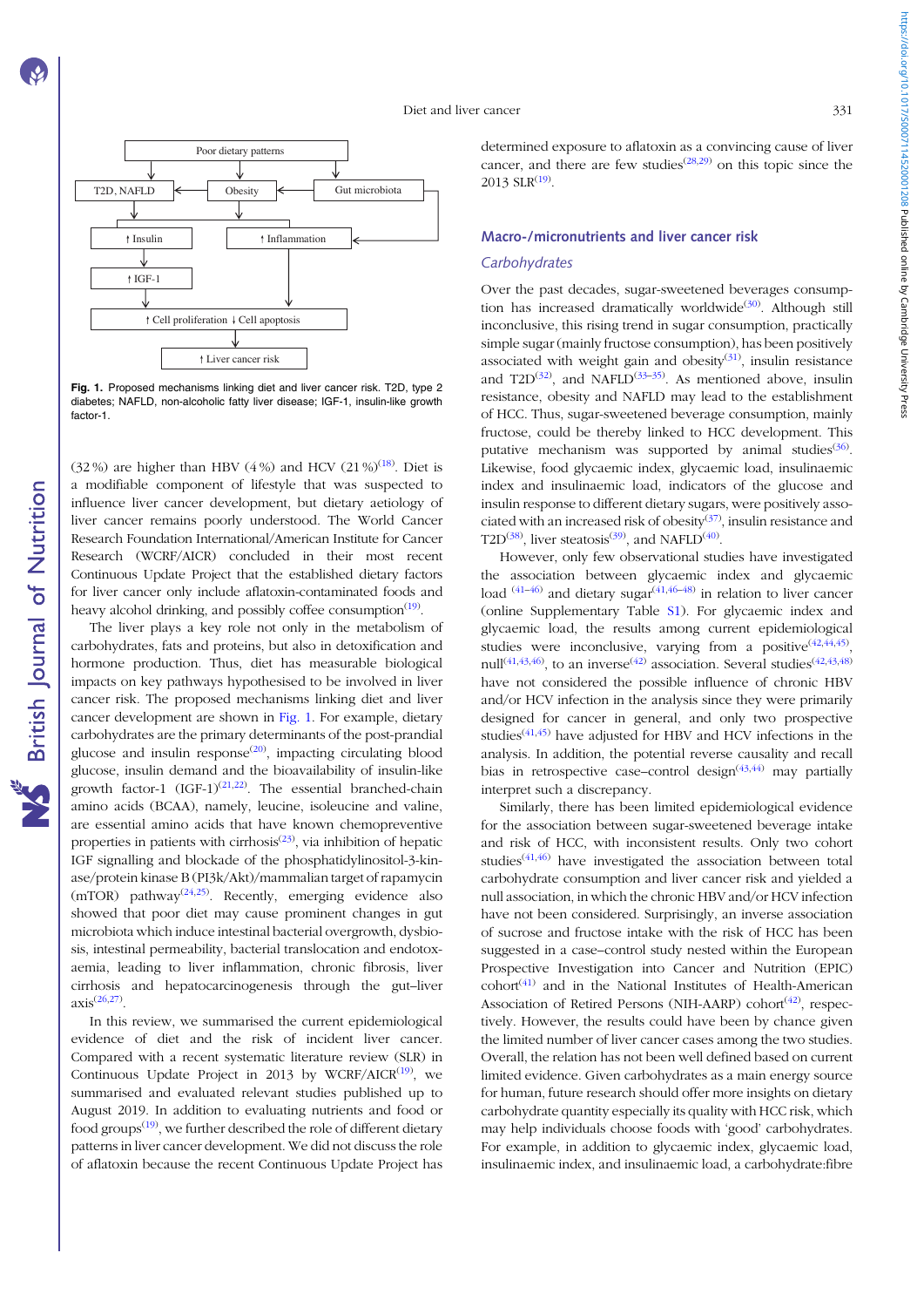ratio as a new measure of carbohydrate quality was shown to be more superior to other consumer-oriented methods for selecting more healthful foods<sup> $(49)$  $(49)$ </sup>, and a low carbohydrate:fibre ratio in diet was found to be associated with reduced risk of  $T2D^{(50)}$  $T2D^{(50)}$  $T2D^{(50)}$ and CHD $^{(51)}$  $^{(51)}$  $^{(51)}$ , though its association with liver cancer has not been studied.

## Dietary fats/fatty acids

To date, the association between dietary fat intake and risk of HCC has not been well studied, and the existing epidemiological evidence is limited and inconclusive<sup>([47](#page-7-0),[52](#page-7-0)-[57](#page-7-0))</sup>. In current existing three case–control studies that were all conducted in European populations, two $(47,54)$  $(47,54)$  $(47,54)$  $(47,54)$  $(47,54)$  reported a null association between total fats and HCC risk, while another one<sup> $(55)$  $(55)$  $(55)$ </sup> showed a significant positive association (OR 1·4). In a hospital-based case–control study from Italy, participants with higher intake of PUFA, but not MUFA or SFA, had a significant lower risk of HCC (OR 0.60, 95% CI 0.40, 0.88)<sup>[\(54](#page-7-0))</sup>. Prospective studies include one conducted in the NIH-AARP Diet and Health cohort, which showed a statistically significant positive association (hazards ratios (HR) per 5 % increase in energy) for total (HR 1·10) and saturated fat (HR 1·38), and a null association for monounsatu-rated (HR 1·18) or polyunsaturated fats (HR 1·06)<sup>([53](#page-7-0))</sup>. Likewise, a cohort study among Singapore Chinese showed similar patterns with HR (the highest  $v$ . lowest quartile) of 1.26 for total, 1.40 for saturated and 0·90 for monounsaturated fats (all P values for trend across quartiles were  $>$  0 $\cdot$  05 $/$ <sup>[56](#page-7-0) $\cdot$ </sup>). In contrast, a prospective study from the  $EPIC^{(52)}$  $EPIC^{(52)}$  $EPIC^{(52)}$  showed a suggestive inverse HCC association for total fats (highest  $v$ . lowest quartile, HR 0-74, 95 % CI 0·45, 1·23), monounsaturated fats (HR 0·53, 95 % CI 0·27, 1·01) and polyunsaturated fats (HR 0·86, 95 % CI 0·55, 1·35).

The discrepancy among cohort studies of fat and HCC could be partly explained by different dietary sources and intake levels of fat. For example, for total dietary fat, the average intake levels for participants in the NIH-AARP cohort<sup> $(53)$  $(53)$  $(53)$ </sup> were lower than those in the  $EPIC^{(52)}$  $EPIC^{(52)}$  $EPIC^{(52)}$  and higher than those from the Singapore cohort<sup>[\(56\)](#page-7-0)</sup>. Additionally, the main food sources of monounsaturated fat within the NIH-AARP are meat and meat products (>20 %). Unlike the NIH-AARP cohort, the main food sources of monounsaturated fat in the EPIC study were olive oil and nuts (about 20 %). The vegetable (plant) fat including fats from olive oil and nuts was shown to be associated with a lower risk of HCC.

A large number of laboratory studies indicate that  $n-3$  PUFA possessed anti-inflammatory activity by inhibiting IL-1 and TNF synthesis<sup>[\(58,59](#page-7-0))</sup>, which can contribute in HCC prevention, given that chronic inflammation plays a central role in HCC development. n-3 PUFA might exert anticancer effects also through their ability to induce apoptosis, to modulate cell cycle and eicosanoid production<sup>([60](#page-7-0))</sup>. In particular,  $n-3$  PUFA have been shown to inhibit HCC growth *in vitro* through the blockage of  $\beta$ -catenin and cyclo-oxygenase-2<sup>([61\)](#page-7-0)</sup>. Furthermore, it is observed that  $n-3$ PUFA can improve hepatic steatosis and insulin sensitivity and reduce inflammation in patients with NAFLD<sup>[\(62](#page-7-0)-[64\)](#page-7-0)</sup>. Taken together, this evidence suggests a molecular mechanism of  $n-3$  PUFA in HCC prevention. Conversely, metabolism of  $n-6$ PUFA leads to increased levels of pro-inflammatory products, such as PG E2, thromboxane, and indirectly C-reactive protein,

plasminogen activator inhibitor-1, TNF-a and IL-6<sup>[\(65,66](#page-7-0))</sup>, which have been implicated in causing advanced fibrosis in nonalcoholic steatohepatitis, and subsequently to cirrhosis and ultimately to HCC as discussed above.

However, little is known about the relationship between dietary  $n-3$  and  $n-6$  PUFA and liver cancer in population studies. Only one study to date has investigated the association of n-6 PUFA with the risk of incident HCC in a cohort of 63 257 Chinese adults aged 45–74 years in Singapore and suggested a significantly positive association (HR  $1.49$ )<sup>[\(56](#page-7-0))</sup>. This positive association was further confirmed among individuals who were free of chronic infection with HBV or HCV<sup>([56\)](#page-7-0)</sup>. Interestingly, they also found that higher  $n-6$ : $n-3$  PUFA ratio is associated with the increased risk of HCC, although with no association for the  $n-3$ PUFA<sup>([56](#page-7-0))</sup>. Few studies have assessed the relation between  $n-3$ PUFA and liver cancer risk, one in a Japanese cohort $(67)$  $(67)$  and one in a Italian hospital-based case-control study<sup>([54](#page-7-0))</sup>, both with an inverse association. Although there could be a potential beneficial role of plant fats and unsaturated fats especially n-3 PUFA in liver cancer development, no firm conclusion was reached based on current evidence. More epidemiological studies in this direction, together with considering the fat subtypes, fat food sources (animal, vegetable and dairy fat), and the possible substituting effect<sup> $(68)$  $(68)$ </sup> of different fat subtypes such as substituting plant fat for animal or dairy fat, or substituting unsaturated fat for saturated fat in hepatocarcinogenesis are warranted, which may have both public health and aetiological importance.

## Dietary proteins/amino acids

The three BCAA, leucine, isoleucine and valine, are among the nine essential amino acids for humans. They have been shown to affect gene expression, protein metabolism, apoptosis and regeneration of hepatocytes and insulin resistance<sup>[\(69](#page-7-0))</sup>. They have also been shown to inhibit the proliferation of liver cancer cells *in vitro*<sup>([70](#page-7-0))</sup>. In addition, all three BCAA were found to accelerate insulin-induced vascular endothelial growth factor mRNA degradation at the post-transcriptional level, down-regulating vascular endothelial growth factor expression during the development of HCC<sup>([71](#page-7-0))</sup>. BCAA were also shown to induce apoptosis of liver cancer cell lines by inhibiting insulin-induced PI3K/Akt and NFκB pathways through mTORC1- and mTORC2-dependent mechanisms<sup>[\(72](#page-7-0))</sup>. Moreover, BCAA may inhibit obesity-related hepatocarcinogenesis by suppressing the stimulatory effect of visfatin, an adipokine with a critical role in HCC proliferation $^{(73)}$  $^{(73)}$  $^{(73)}$ . In line with experimental studies, clinical studies showed that BCAA supplementation can help in the management of  $HCC^{(69)}$  $HCC^{(69)}$  $HCC^{(69)}$ , including reducing early recurrence of  $HCC^{(74)}$  $HCC^{(74)}$  $HCC^{(74)}$ , improving quality of life<sup> $(75,76)$  $(75,76)$  $(75,76)$  $(75,76)$ </sup> and liver functions<sup> $(77)$ </sup> among patients undergoing liver resection for HCC, and increasing serum albumin levels during radiotherapy<sup>([78](#page-8-0))</sup>.

Interestingly, a recent meta-analysis of seven cohort and ten case–control studies indicated a potential protective association between BCAA and HCC risk<sup>([79\)](#page-8-0)</sup>. However, to date, there has been no epidemiological research to directly investigate the putative association between dietary BCAA intake and liver cancer risk to our knowledge.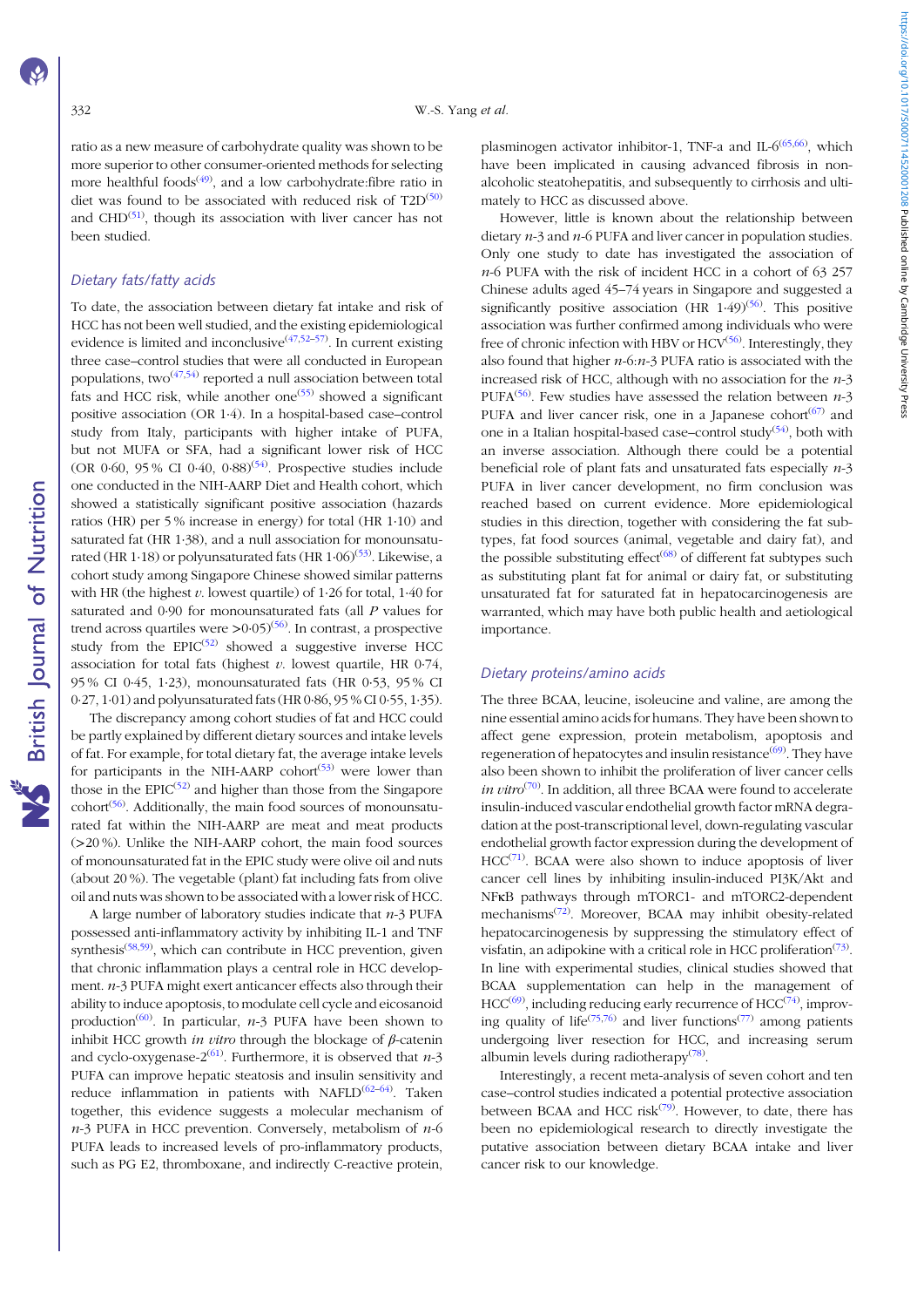**NS** British Journal of Nutrition

## Dietary trace elements and vitamins

In the two cohorts of Shanghai Men's and Women's Health Study with 132 765 Chinese adults and over 500 liver cancer cases, it suggested that dietary Mn intake was inversely associated with liver cancer risk (highest v. lowest quintile, HR 0·51, 95 % CI 0·35, 0.73;  $P_{\text{trend}} = 0.001^{(80)}$  $P_{\text{trend}} = 0.001^{(80)}$  $P_{\text{trend}} = 0.001^{(80)}$ . This result was repeated in a nested case– control subset that adjusted for HBV infection<sup>([80\)](#page-8-0)</sup>. However, we did not find any significant associations for folic acids or other trace elements including Se, Fe, Zn or Cu, although higher serum Cu and Cu:Zn ratio<sup>[\(81](#page-8-0))</sup>, and lower serum folate concentration<sup>[\(82](#page-8-0))</sup> was suggested to be associated with poor prognosis among liver cancer patients. This is the first cohort design to investigate the association between trace elements and liver cancer risk, although two previous case–control studies have been conducted with limited cancer cases. One case–control study (ninety-seven cancer cases and 128 controls) $(47)$  showed a null association between trace elements and HCC, and another (185 cancer cases and 412 controls)<sup>[\(54](#page-7-0))</sup> showed an inverse association for  $\beta$ -carotene intake and a suggestive inverse association with vitamin E intake. In the same cohorts, with 267 incident liver cancer cases, dietary vitamin E intake was inversely associated with liver cancer risk (highest  $v$ . lowest quintile, HR 0 $-60$ , 95% CI 0 $-40$ , 0 $-89$ ;  $P_{\text{trend}} = 0.001<sup>(83)</sup>$  $P_{\text{trend}} = 0.001<sup>(83)</sup>$  $P_{\text{trend}} = 0.001<sup>(83)</sup>$ . Similar association was found for vitamin E supplement use (HR 0.52, 95 % CI 0.30, 0.90)<sup>[\(83\)](#page-8-0)</sup>.

In terms of vitamin A, interestingly, a case–control study in China showed a U-shaped association with HCC risk<sup>([84](#page-8-0))</sup>. An intake level of 1000 μg retinol equivalent per d or more has shown beneficial association. Consistently, in another Shanghai male cohort<sup>[\(85\)](#page-8-0)</sup> and a Finnish cohort of middle-aged male smokers<sup>([86](#page-8-0))</sup>, higher pre-diagnostic serum  $\beta$ -carotene and retinol levels were associated with lower risk of HCC. Although there is no observational studies investigating vitamin D intake in relation to HCC risk, a clinical cohort showed that only higher bioavailable (not bound to vitamin D-binding protein), rather than total circulating, 25-hydroxyvitamin D (25OHD) levels were associated with improved survival among HCC patients, indicating a potential utility of bioavailable 25OHD as a prog-nostic biomarker in HCC patients<sup>([87](#page-8-0))</sup>. Whether bioavailable but not total serum 25OHD is a useful biomarker in liver cancer risk prediction remains unknown.

The current experimental evidence supports the roles of several vitamins or trace elements (e.g. vitamins A, C and E, Se, Fe, Zn, Mn and Cu) as antioxidants in protection against oxidative stress (e.g. lipid peroxidation, DNA and protein damage)<sup>([88\)](#page-8-0)</sup> which may generate reactive oxygen species and oxygen-free radicals, thereby relates to carcinogenesis<sup>[\(89](#page-8-0))</sup>. Nonetheless, given the limited existing observational studies, all of which were conducted in China (high-risk country) except a cohort study in Finland<sup>([86\)](#page-8-0)</sup>, and multiple comparisons among those studies<sup>[\(80](#page-8-0),[83\)](#page-8-0)</sup>, more related studies, especially studies in low-risk countries (e.g. European or Northern American countries) are warranted.

## Foods or food groups and liver cancer risk

#### Dairy products

Previous studies suggested that high dairy product intake may increase the levels of plasma IGF- $1^{(90-93)}$  $1^{(90-93)}$  $1^{(90-93)}$  $1^{(90-93)}$  $1^{(90-93)}$ . The increased concentration of IGF-1, an important factor in the regulation of cell proliferation, differentiation, apoptosis and carcinogenesis, might contribute to the development of several cancers including HCC in experimental studies<sup> $(21,94)$  $(21,94)$  $(21,94)$ </sup>. In line with the evidence, two cohort studies<sup>[\(95,96\)](#page-8-0)</sup> but not all<sup>[\(47,](#page-7-0)[97](#page-8-0)-[101\)](#page-8-0)</sup> showed that higher total dairy product intake (three serving per d or more) was associated with a statistically significant higher risk of HCC, while yogurt consumption was suggestively associated with lower HCC risk, and these associations remained within participants who were free of HBV and HCV infections (online Supplementary Table [S2](https://doi.org/10.1017/S0007114520001208)). Although dietary Ca, vitamin D, fat and protein from dairy sources were associated with increased HCC risk in EPIC cohort<sup>[\(95](#page-8-0))</sup>, we did not find such associations in the Nurses' Health Study (NHS) and Health Professionals Follow-Up Study (HPFS)<sup>[\(96](#page-8-0))</sup>. Potential biologic mechanisms linking the positive associations between dairy products and HCC might include circulating IGF-1, but this needs further investigation in experimental and prospective settings. Future studies that comprehensively assess the association of dairy products according to different food groups (total dairy products, milk, cheese and yogurt) as well as their major micro- and macronutrient components (Ca, vitamin D, fats, lactose and protein) are needed to fully characterise the dairy products–liver cancer association.

## Whole grains, fruit, vegetable and nuts

As mentioned above, we found that a vegetable-based dietary pattern was associated with a lower risk of liver cancer $(102)$  $(102)$  $(102)$ . Consistently, total fibre and vegetable fibre, especially cereal fibre, were possibly associated with lower HCC risk, while fibre from fruit did not seem to be associated with HCC risk $(41,103)$  $(41,103)$  $(41,103)$  $(41,103)$  $(41,103)$ . These findings are less likely due to chance, since compared with fruit fibre, cereal fibre (possibly vegetable fibre) has been shown to be more consistently associated with lower risk of other health outcomes including total mortality $(104,105)$  $(104,105)$  $(104,105)$  $(104,105)$  $(104,105)$ , CVD<sup>[\(105,106\)](#page-8-0)</sup>, T2D<sup>([105](#page-8-0),[107](#page-8-0))</sup> and colorectal cancer<sup>([108](#page-8-0)–[112\)](#page-9-0)</sup>. The exact reasons for such a difference remain unknown. A potential explanation is that fruits, particularly fruit juice, contain sugar or added sugar (e.g. fructose and sucrose), which may cause hepatic damage and  $NAFLD<sup>(113)</sup>$  $NAFLD<sup>(113)</sup>$  $NAFLD<sup>(113)</sup>$ , thereby masking the possible benefit of fibre intake.

Nuts are rich in unsaturated fatty acids, vegetable protein, vitamins, folate, fibre, minerals and other bioactive com-pounds<sup>([114](#page-9-0),[115](#page-9-0))</sup>. Nut consumption was associated with reduced risk of NAFLD $^{(116)}$  $^{(116)}$  $^{(116)}$ . We did not find any protective association between total nut or walnut consumption and HCC risk in the two USA cohorts, although increasing intake of tree nuts was found to possibly reduce the HCC risk $(117)$  $(117)$  $(117)$ . These findings need to be validated due to limited HCC cases and relatively low intake levels of tree nuts in the study.

#### **Meats**

In 2015, the International Agency for Research on Cancer classified consumption of red meats as 'probably carcinogenic to humans' (Group 2A), while consumption of processed red meats was classified as 'carcinogenic to humans' (Group  $1)^{(118)}$  $1)^{(118)}$  $1)^{(118)}$ . In addition to high levels of saturated fat and haem Fe found in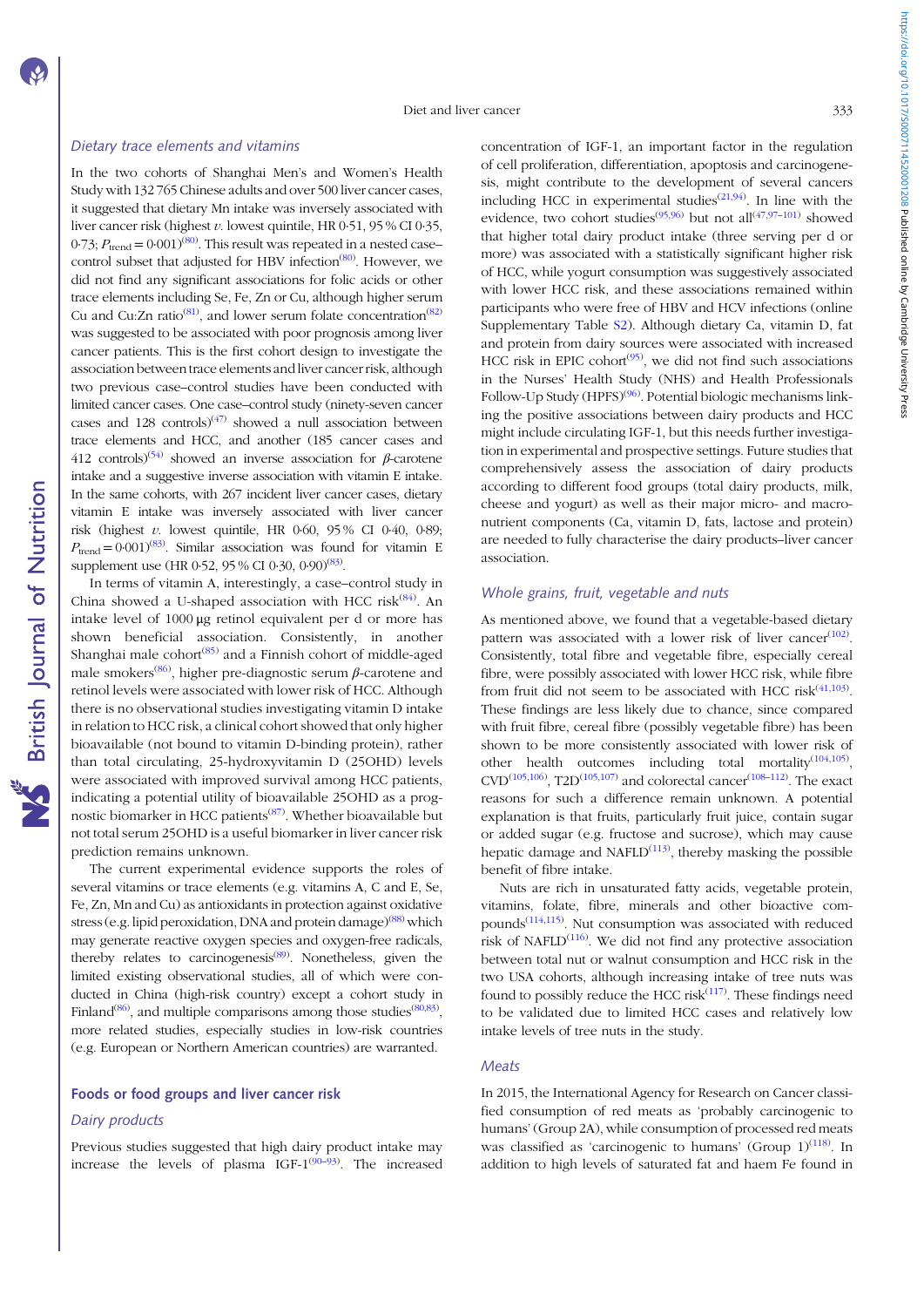meats, possible underlying mechanisms include the potentially carcinogenic chemicals N-nitroso compounds formed endogenously from nitrate or nitrite during meat processing or preservation, and heterocyclic amines (HCA) during meat cooking. By contrast, white meats (i.e. poultry and fish), particularly fish intake, have been shown to decrease cancer risk $(79,119)$  $(79,119)$  $(79,119)$ , possibly due to long-chain  $n-3$  PUFA present in fish, particularly fatty fish. Also, white meat including fish and poultry is a rich source of BCAA, which may play a protective role in hepatocarcinogenesis (see Section 1.3).

There have been few cohort studies of the association between red meat intake and HCC risk<sup>[\(53](#page-7-0)[,120](#page-9-0)–[122](#page-9-0))</sup>. For unprocessed red meat, two USA cohort studies, the NHS and  $HPPS^{(122)}$  $HPPS^{(122)}$  $HPPS^{(122)}$  as well as a European cohort study, the EPIC<sup>([120\)](#page-9-0)</sup> did not observe an association between unprocessed red meat intake and HCC, which was consistent with findings from a recent meta-analysis<sup>[\(79\)](#page-8-0)</sup>, although another USA cohort, the NIH-AARP<sup>[\(53](#page-7-0))</sup>, showed a suggestive positive association for unprocessed red meat. A non-significant association for unprocessed red meat with HCC was also seen in the Japanese Ministry of Education cohort $(121)$ , showing no significant association between beef or pork intake and HCC mortality without adjust-ment for any risk factors<sup>([121](#page-9-0))</sup>. Most current studies seemed to support a null association for processed meat<sup> $(53,79,120,121)$  $(53,79,120,121)$  $(53,79,120,121)$  $(53,79,120,121)$  $(53,79,120,121)$  $(53,79,120,121)$  $(53,79,120,121)$ </sup>, or heterocyclic amines<sup>([53\)](#page-7-0)</sup>, although a positive association between processed red meat and HCC risk was found in the NHS and HPFS<sup>[\(122\)](#page-9-0)</sup>. Notably, cohort studies<sup>([53,](#page-7-0)[120,122\)](#page-9-0)</sup> and the meta-analy-ses<sup>([79](#page-8-0)[,119\)](#page-9-0)</sup> consistently suggested a protective association of white meat intake, particularly fish intake with HCC development, which was consistent with the findings form the most recent report by WCRF/AICR<sup>[\(19](#page-6-0))</sup>. Overall, intake of red meat particularly processed red meat may increase, while white meat possibly fish may decrease the risk of HCC. These findings need to be validated in more studies, ideally further considering the preparation or cooking methods of meat as well as the meat-derived mutagenicity or heterocyclic amines in liver cancer development.

## Soya

Evidence showed that soya isoflavones may prevent liver cancer both *in vitro* and *in vivo*<sup> $(123)$  $(123)$  $(123)$ </sup>. Compared with those in Europe and North America, Asia has one of the world's highest intake levels of soya foods. There have been few observational studies of soya or soya isoflavones and liver cancer risk with inconclusive findings<sup>[\(83](#page-8-0),[124](#page-9-0)–[127\)](#page-9-0)</sup>. In a Japanese nested case– control study (176 HCC cases and 560 controls among Japanese A-bomb survivors), consumption of miso soup and tofu was significantly inversely associated with HCC risk accounting for HBV and HCV infections $(124)$  $(124)$  $(124)$ . This finding was consistent with our cohort study in China showing that increasing soya intake may decrease liver cancer risk<sup>([83\)](#page-8-0)</sup>. On the contrary, soya isoflavones (genistein or daidzein) showed a positive association with HCC risk in women and showed a null association in men in another Japanese cohort (101 HCC cases), which also carefully considered the HBV and HCV infections $(125)$  $(125)$ . There have been two studies of dietary flavonoids and HCC risk in non-Asian countries with relatively low intake levels of soya<sup>([126,127\)](#page-9-0)</sup>. One is a hospital-based case–control study in Greece<sup>[\(126\)](#page-9-0)</sup> showing a null association between dietary flavonoids from fresh beans and whole-grain bread and HCC risk; another is a prospective study in Europe<sup> $(127)$  $(127)$  $(127)$ </sup> showing a non-significant association between isoflavone intake (about 40 % from soya foods) and HCC risk, although an inverse association between total flavonoid intake and HCC risk was observed in the two studies<sup>([126](#page-9-0),[127](#page-9-0))</sup>. These contradict results would be partly interpreted by challenge in assessing soya food intake.

Recently, in a case–control study nested within the Shanghai Men's Health Study and Shanghai Women's Health Study, we found that urinary excretion of genistein (a metabolite of soya flavonoids) was associated with lower risk of liver cancer in women, but not in men<sup>([128](#page-9-0))</sup>. Future epidemiological study using 'omics' technology (e.g. metabolomics) to develop a metabolic signature reflecting soya intake (internal exposure) is needed. This approach using high-throughput metabolomics profiling to measure intermediate molecules and products of metabolism; metabolomic profiles reflects individuals' dietary intakes and other sources of variability in metabolism (e.g. genetic variations<sup> $(129)$  $(129)$  $(129)$ </sup> and diet-gut microbiome interplay $(130)$ , thereby objectively assesses the diet and metabolic responses to diet  $intake<sup>(131-133)</sup>$  $intake<sup>(131-133)</sup>$  $intake<sup>(131-133)</sup>$  $intake<sup>(131-133)</sup>$  $intake<sup>(131-133)</sup>$ .

#### Beverages

## Tea

Tea is one of the most popular beverages consumed worldwide especially in China. Animal and in vitro studies showed a protective effect against cancer initiation and its subsequent development, which is largely owing to the polyphenolic antioxidants present in tea $(134)$  $(134)$  $(134)$ . We previously conducted a meta-analysis of six case–control and seven cohort studies and found a suggestive inverse association between total tea drinking and liver cancer risk (relative risk 0·77, 95 % CI 0·57, 1·03) and a significant inverse association for green tea (relative risk 0·79, 95 % CI 0·68, 0·93)<sup>([135\)](#page-9-0)</sup>. After that, observational studies of tea drinking<sup> $(136-138)$  $(136-138)$  $(136-138)$  $(136-138)$ </sup> consistently showed a protective association with HCC risk. Although these findings were not supported by a nested case–control study (211 cases and 1067 matched controls in Shanghai cohort) $(139)$  $(139)$  showing that higher urinary levels of catechins (partly reflect green tea drinking) may not decrease but increase risk of HCC development (online Supplementary Table [S3\)](https://doi.org/10.1017/S0007114520001208). Future prospective studies that account for different characteristics of tea such as tea types, preparation methods and tea strength are needed to fully characterise such an association, ideally with useful biomarkers that can better reflect tea consumption in a subset of participants to confirm the consistency and to adjust for measurement error if possible.

#### Coffee and alcohol

The evidence that coffee protects against liver cancer has been determined as 'probable' but not 'convincing' by WCRF/AICR in their 2013 SLR $^{(19)}$  $^{(19)}$  $^{(19)}$ . After 2013 SLR, a total of sixteen relevant studies including eight meta-analyses<sup>([140](#page-9-0)-[147\)](#page-10-0)</sup> and eight cohort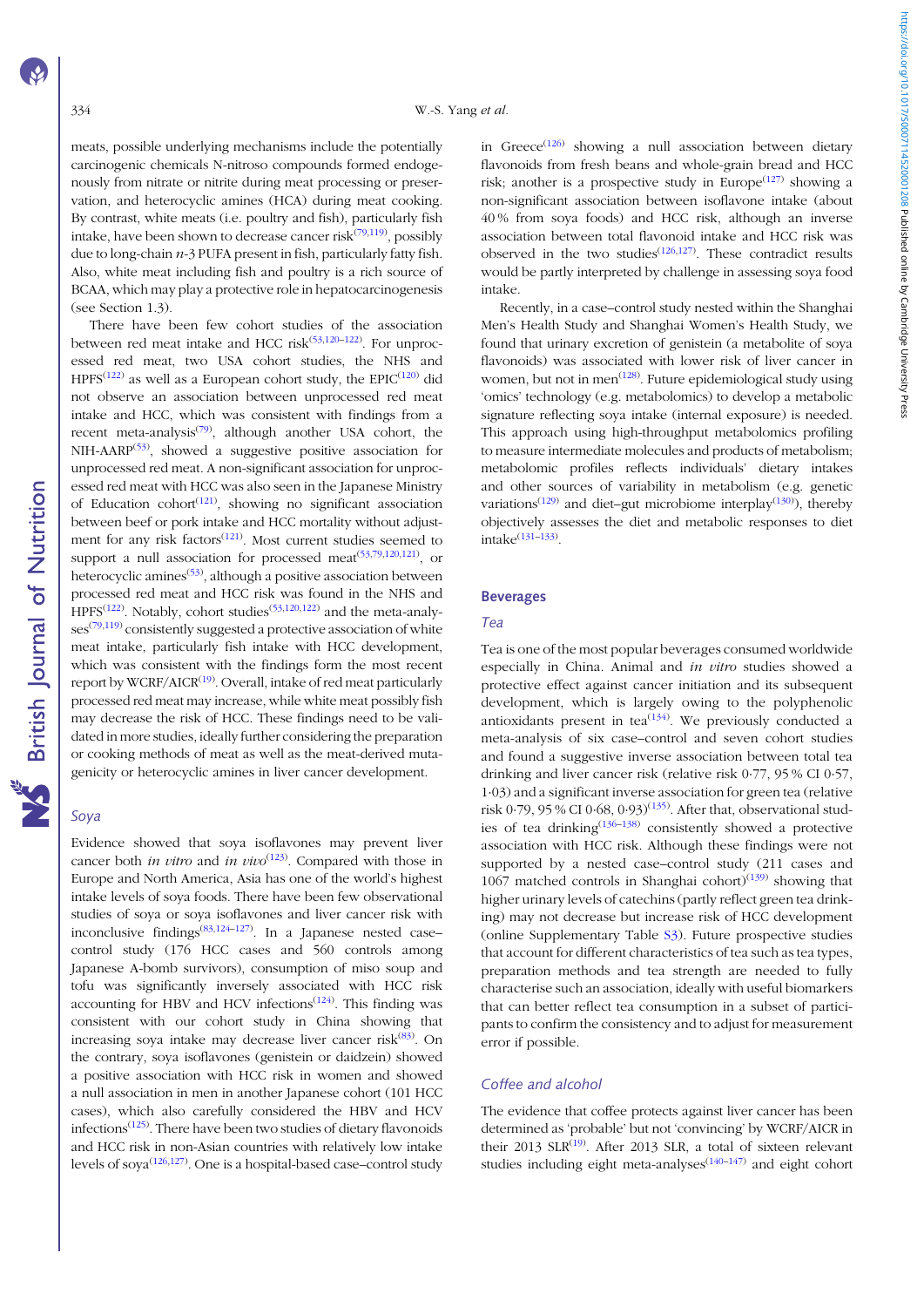studies[\(136,138,](#page-9-0)[148](#page-10-0)–[153](#page-10-0)) were published. All above studies support an inverse association between coffee and liver cancer risk. Current meta-analyses<sup> $(140,144,145)$  $(140,144,145)$  $(140,144,145)$  $(140,144,145)$  $(140,144,145)$  $(140,144,145)$ </sup> consistently showed that increasing coffee consumption by one cup/d was associated with a 15–20 % risk reduction of HCC. The protective association between regular coffee intake and liver cancer risk appeared stronger in men, in Asian populations, and in case–control studies compared with those in women, in non-Asian populations, and in cohort studies, respectively. Compared with caffeinated coffee, decaffeinated coffee showed a weaker non-significant inverse association with liver cancer risk $(146)$  $(146)$  $(146)$ . For cancer subtypes, there seemed no association between coffee consumption and biliary tract cancers including intrahepatic cholangiocarcinoma  $(ICC)^{(145)}$  $(ICC)^{(145)}$  $(ICC)^{(145)}$ . The above differential associations according to sex, type of coffee consumed (caffeinated  $v$ . decaffeinated coffee) and liver cancer subtype (HCC  $v$ . ICC) were replicated in the Liver Cancer Pooling Project, a consortium of over ten US-based cohorts with 860 HCC cases and 260 ICC cases<sup>[\(151\)](#page-10-0)</sup>. Further, the inverse association between coffee and HCC risk was consistent across strata of HBV and HCV infection status without significant heterogeneity<sup> $(136,150)$  $(136,150)$  $(136,150)$  $(136,150)$  $(136,150)$ </sup> Overall, these results strengthen the existing evidence regarding the inverse association between coffee and HCC risk. Future research in this direction needs to offer more mechanistic insights, although two recent large prospective studies suggested that the possible pathways linking coffee-HCC association include reduction of inflammation and hepatocellular injury $(150)$  $(150)$  $(150)$  and regulation of metabolism of bile acids and glycerophospholipids<sup>[\(153\)](#page-10-0)</sup>.

Heavy alcohol intake (i.e. >45 g/d, above about 3 drinks/d) has been determined as a convincing cause of liver cancer by  $WCRF/ AICR<sup>(19)</sup>$  $WCRF/ AICR<sup>(19)</sup>$  $WCRF/ AICR<sup>(19)</sup>$ , which was further confirmed by the following cohort studies<sup>([154,155](#page-10-0))</sup> and meta-analyses<sup>[\(156,157](#page-10-0))</sup>. However, whether light-to-moderate alcohol consumption (e.g. <3 drinks/d) is associated with liver cancer is unanswered in the  $2013$   $SLR^{(19)}$  $SLR^{(19)}$  $SLR^{(19)}$ . Current epidemiological evidence including a meta-analysis of nineteen cohort studies<sup>([156](#page-10-0))</sup> and a US cohort consortium study<sup>[\(155](#page-10-0))</sup> supports an inverse association of light-to-moderate alcohol drinking with HCC risk, but not with ICC. The moderate alcohol intake is associated with a decreased risk of T2D, possibly via increasing insulin sensitivity<sup>([158\)](#page-10-0)</sup>. Thus, light-to-moderate alcohol drinking may reduce the HCC risk through decreasing the risk of T2D. However, due to limited evidence, more studies are warranted.

## Dietary pattern and liver cancer risk

Diets are complex combinations of nutrients and other compounds that act synergistically within individual foods and across food combinations<sup>([159](#page-10-0))</sup>. Thus, evaluating the association of dietary pattern with health outcomes may capture dietary effects on health more completely. Also, findings from such research might provide important data to the development of dietary guidelines. There are four studies<sup>[\(102](#page-8-0)[,160](#page-10-0)–[162](#page-10-0))</sup>, two in China<sup>[\(102,](#page-8-0)[160\)](#page-10-0)</sup> and two in the USA $(161, 162)$  $(161, 162)$  $(161, 162)$  $(161, 162)$  $(161, 162)$ , investigating the associations between certain dietary patterns andthe risk of incident liver cancerto date (online Supplementary Table [S4](https://doi.org/10.1017/S0007114520001208)). Our study in the Shanghai Men's Health Study and Shanghai Women's Health Study<sup>([102](#page-8-0))</sup> showed that a vegetable-based dietary pattern was associated with a lower risk https://doi.org/10.1017/50007114520001208 Published online by Cambridge University Press https://doi.org/10.1017/S0007114520001208 Published online by Cambridge University Press

of liver cancer. Two cohort studies in the  $USA^{(161,162)}$  $USA^{(161,162)}$  $USA^{(161,162)}$  $USA^{(161,162)}$  $USA^{(161,162)}$  suggested that participants with higher 2010 Alternative Healthy Eating Index (2010) and Alternate Mediterranean Diet scores had a lower risk of incident HCC<sup>([161](#page-10-0))</sup>. Consistently, one case-control study showed an association of higher adherence to Healthy Eating Index-2015 with lower HCC risk among Chinese adults<sup>([160](#page-10-0))</sup>. These healthy dietary patterns share several common dietary components (such as high intake of fruits and vegetables, nuts and legumes, and whole grains and low intake of red and processed meats) and showed moderate correlation between one another $(161,162)$ , although they were not developed specifically for cancer prevention.

To strengthen the scientific evidence based on dietary patterns and to inform the Dietary Guidelines for Americans, the National Cancer Institute has initiated the Dietary Patterns Methods Project<sup>([163\)](#page-10-0)</sup>. This project aimed to compare key diet quality indices and their associations with cancer and CVD. These indices were selected based on a comprehensive review of literature, including the Alternative Healthy Eating Index, the Healthy Eating Index, the Dietary Approaches to Stop Hypertension and the Alternate Mediterranean Diet. However, little is known about the association between compliance to other country-specific dietary guidelines or recommendations and health outcomes including liver cancer development. Given large variations in diet and eating patterns across countries, this issue is of great important. In China, for example, only one study has evaluated the association of the 2016 Dietary Guidelines for Chinese with the risk of liver cancer $(160)$  $(160)$ . Future studies are needed to address this issue. In addition, given a potential mediated role of inflammation, insulin resistance, and gut microbiota [\(Fig. 1\)](#page-1-0) in diet-liver cancer association, investigating the dietary pattern based on its inflammatory or insulinaemic potential (e.g. empirical dietary inflammatory index $(164)$  $(164)$  and empirical dietary index for hyperinsulinaemia<sup>[\(165](#page-10-0))</sup>) in relation to liver cancer risk would elucidate biological mechanisms relating diet to liver cancer.

#### Conclusion

In summary, current epidemiological evidence supports an important role of diet in liver cancer development, although there are large knowledge gaps between diet and liver cancer risk. Future nutritional epidemiological studies of diet and liver cancer with large sample size are warranted and need to consider: (1) how to best measure diet; (2) the possible aetiological heterogeneity between liver cancer subtypes (HCC  $v$ . ICC); (3) the potential influence of chronic HBV or HCV infection; (4) high-risk populations (e.g. patients with NAFLD or cirrhosis) and (5) a possible interplay with host gut microbiota or genetic variations. In addition, the underlying mechanisms linking diet and liver cancer remain to be further elucidated.

#### Acknowledgements

This work was supported by grants of the Scientific Research of BSKY (XJ201935) from Anhui Medical University, the National Key Project of Research and Development Program of China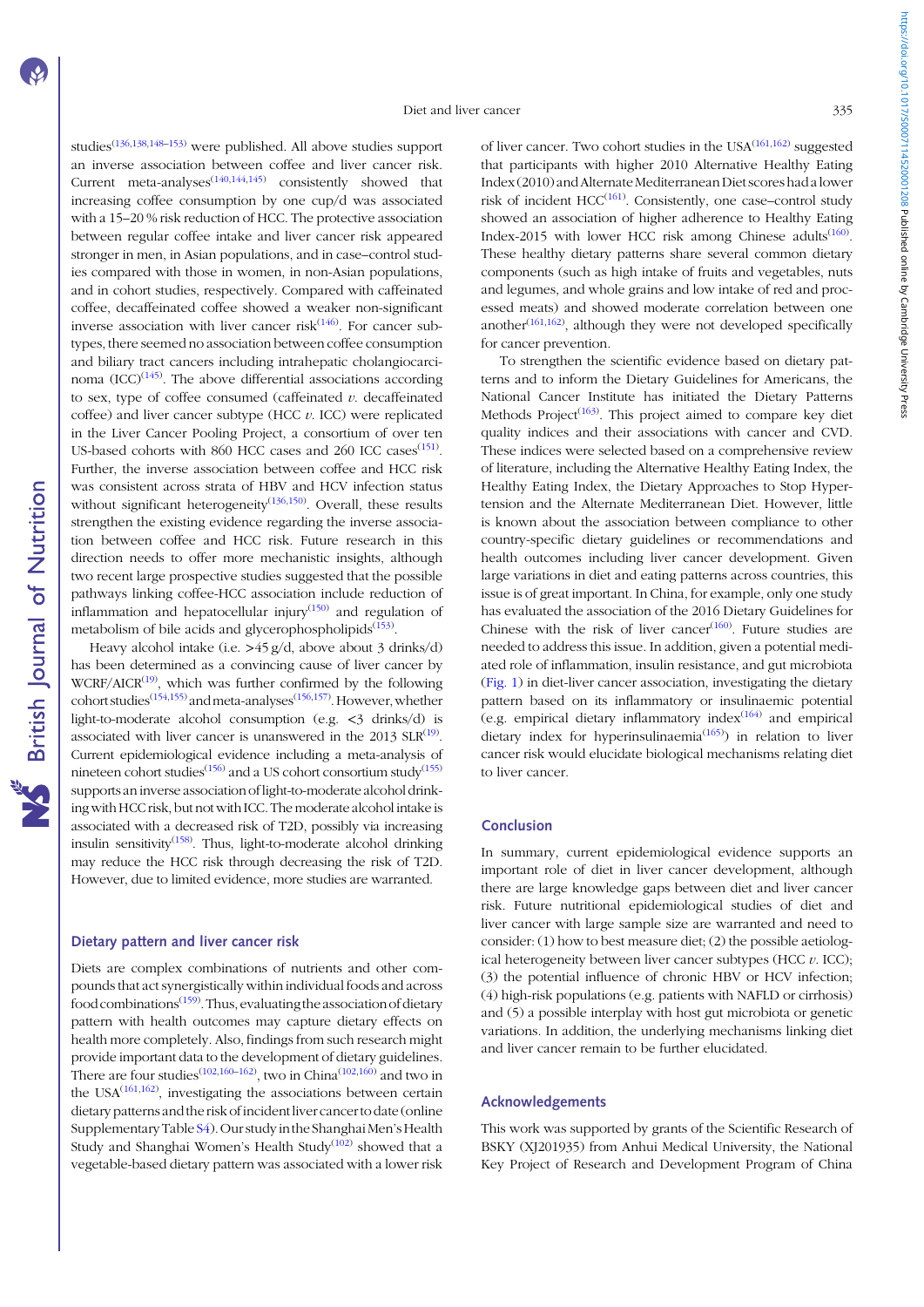<span id="page-6-0"></span>336 W.-S. Yang et al.

(2016YFC1302503) and the National Key Basic Research Program '973 Project' (2015CB554000).

None of the funders had any influence on the study design; in the collection, analysis, and interpretation of data; in the writing of the report; and in the decision to submit the article for publication.

Y.-B. X. and W.-S. Y. obtained the funding. W.-S. Y. wrote the initial draft of the manuscript. All authors critically reviewed the manuscript.

The authors declare that there are no conflicts of interest.

#### Supplementary material

For supplementary material referred to in this article, please visit <https://doi.org/10.1017/S0007114520001208>

#### **References**

- 1. Bray F, Ferlay J, Soerjomataram I, et al. (2018) Global cancer statistics 2018: GLOBOCAN estimates of incidence and mortality worldwide for 36 cancers in 185 countries. CA Cancer J Clin 68, 394–424.
- 2. Petrick JL, Florio AA, Znaor A, et al. (2019) International trends in hepatocellular carcinoma incidence, 1978–2012. Int J Cancer (epublication ahead of print version 9 October 2019).
- 3. Mittal S & El-Serag HB (2013) Epidemiology of hepatocellular carcinoma: consider the population. J Clin Gastroenterol 47, S2–S6.
- 4. Davis GL, Dempster J, Meler JD, et al. (2008) Hepatocellular carcinoma: management of an increasingly common problem. Proc (Bayl Univ Med Cent)  $21$ , 266-280.
- 5. Yang Y, Gao J, Li HL, et al. (2016) Dose–response association between hepatitis B surface antigen levels and liver cancer risk in Chinese men and women. Int J Cancer 139, 355-362.
- 6. Yang B, Petrick JL, Kelly SP, et al. (2017) Adiposity across the adult life course and incidence of primary liver cancer: the NIH-AARP cohort. Int J Cancer 141, 271-278.
- 7. Aleksandrova K, Stelmach-Mardas M & Schlesinger S (2016) Obesity and liver cancer. Recent Results Cancer Res 208, 177–198.
- 8. Sun B & Karin M (2012) Obesity, inflammation, and liver cancer. *I Hepatol* **56**, 704-713.
- Qian Y & Fan JG (2005) Obesity, fatty liver and liver cancer. Hepatobiliary Pancreat Dis Int 4, 173–177.
- 10. Campbell PT, Newton CC, Freedman ND, et al. (2016) Body mass index, waist circumference, diabetes, and risk of liver cancer for U.S. adults. Cancer Res 76, 6076–6083.
- 11. Liu Y, Warren Andersen S, Wen W, et al. (2016) Prospective cohort study of general and central obesity, weight change trajectory and risk of major cancers among Chinese women. Int J Cancer 139, 1461–1470.
- 12. Petrick JL, Freedman ND, Demuth J, et al. (2016) Obesity, diabetes, serum glucose, and risk of primary liver cancer by birth cohort, race/ethnicity, and sex: multiphasic health checkup study. Cancer Epidemiol 42, 140-146.
- 13. Chen Y, Wu F, Saito E, et al. (2017) Association between type 2 diabetes and risk of cancer mortality: a pooled analysis of over 771,000 individuals in the Asia Cohort Consortium. Diabetologia 60, 1022–1032.
- 14. Zhu Q, Shao X, Chen S, et al. (2018) Epidemiological serosurvey of hepatitis B virus among children aged 1–14 years in Guangdong Province, China. Int J Infect Dis 71, 25–29.
- 15. Thrift AP, El-Serag HB & Kanwal F (2017) Global epidemiology and burden of HCV infection and HCV-related disease. Nat Rev Gastroenterol Hepatol 14, 122-132.
- 16. Ng M, Fleming T, Robinson M, et al. (2014) Global, regional, and national prevalence of overweight and obesity in children and adults during 1980–2013: a systematic analysis for the Global Burden of Disease Study 2013. Lancet 384, 766–781.
- 17. Wang L, Gao P, Zhang M, et al. (2017) Prevalence and ethnic pattern of diabetes and prediabetes in China in 2013. JAMA 317, 2515–2523.
- 18. Makarova-Rusher OV, Altekruse SF, McNeel TS, et al. (2016) Population attributable fractions of risk factors for hepatocellular carcinoma in the United States. Cancer 122, 1757–1765.
- 19. World Cancer Research Fund International/American Institute for Cancer Research (2018) Diet, Nutrition, Physical Activity and Liver Cancer, Continuous Update Project Expert Report 2018. London: World Cancer Research Fund International/ American Institute for Cancer Research.
- 20. Ludwig DS (2002) The glycemic index: physiological mechanisms relating to obesity, diabetes, and cardiovascular disease. Jama 287, 2414–2423.
- 21. Malaguarnera R & Belfiore A (2014) The emerging role of insulin and insulin-like growth factor signaling in cancer stem cells. Front Endocrinol 5, 10.
- 22. Shan J, Shen J, Liu L, et al. (2012) Nanog regulates self-renewal of cancer stem cells through the insulin-like growth factor pathway in human hepatocellular carcinoma. Hepatology 56, 1004–1014.
- 23. Muto Y, Sato S, Watanabe A, et al. (2006) Overweight and obesity increase the risk for liver cancer in patients with liver cirrhosis and long-term oral supplementation with branchedchain amino acid granules inhibits liver carcinogenesis in heavier patients with liver cirrhosis. Hepatol Res 35, 204–214.
- 24. Iwasa J, Shimizu M, Shiraki M, et al. (2010) Dietary supplementation with branched-chain amino acids suppresses diethylnitrosamine-induced liver tumorigenesis in obese and diabetic C57BL/KsJ-db/db mice. Cancer Sci 101, 460–467.
- 25. Alexia C, Fallot G, Lasfer M, et al. (2004) An evaluation of the role of insulin-like growth factors (IGF) and of type-I IGF receptor signalling in hepatocarcinogenesis and in the resistance of hepatocarcinoma cells against drug-induced apoptosis. Biochem Pharmacol 68, 1003-1015.
- 26. Yu LX & Schwabe RF (2017) The gut microbiome and liver cancer: mechanisms and clinical translation. Nat Rev Gastroenterol Hepatol 14, 527–539.
- 27. Gupta H, Youn GS, Shin MJ, et al. (2019) Role of gut microbiota in hepatocarcinogenesis. Microorganisms 7, E121.
- 28. Chu YJ, Yang HI, Wu HC, et al. (2017) Aflatoxin B1 exposure increases the risk of cirrhosis and hepatocellular carcinoma in chronic hepatitis B virus carriers. Int J Cancer 141, 711–720.
- 29. Chu YJ, Yang HI, Wu HC, et al. (2018) Aflatoxin B1 exposure increases the risk of hepatocellular carcinoma associated with hepatitis C virus infection or alcohol consumption. Eur J Cancer 94, 37-46.
- 30. Bleich SN, Wang YC, Wang Y, et al. (2009) Increasing consumption of sugar-sweetened beverages among US adults: 1988–1994 to 1999–2004. Am J Clin Nutr 89, 372–381.
- 31. Rebollo A, Roglans N, Alegret M, et al. (2012) Way back for fructose and liver metabolism: bench side to molecular insights. World J Gastroenterol 18, 6552-6559.
- 32. Vila L, Roglans N, Perna V, et al. (2011) Liver AMP/ATP ratio and fructokinase expression are related to gender differences in AMPK activity and glucose intolerance in rats ingesting liquid fructose. J Nutr Biochem 22, 741-751.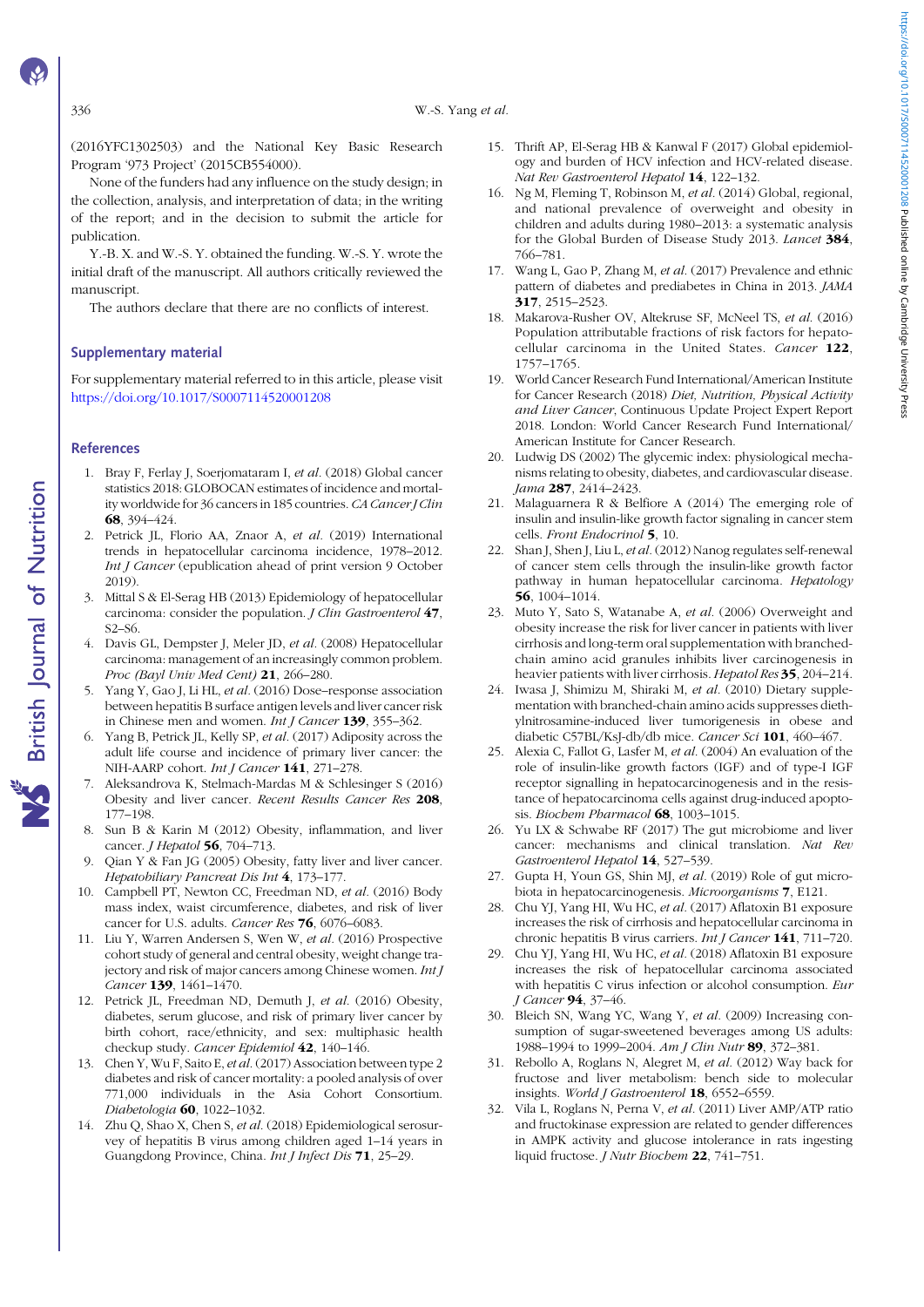- <span id="page-7-0"></span>33. Roglans N, Vila L, Farre M, et al. (2007) Impairment of hepatic Stat-3 activation and reduction of PPARalpha activity in fructose-fed rats. Hepatology 45, 778–788.
- 34. Li JM, Li YC, Kong LD, et al. (2010) Curcumin inhibits hepatic protein-tyrosine phosphatase 1B and prevents hypertriglyceridemia and hepatic steatosis in fructose-fed rats. Hepatology 51, 1555–1566.
- 35. Rebollo A, Roglans N, Baena M, et al. (2014) Liquid fructose downregulates Sirt1 expression and activity and impairs the oxidation of fatty acids in rat and human liver cells. Biochim Biophys Acta 1841, 514-524.
- 36. Laguna JC, Alegret M & Roglans N (2014) Simple sugar intake and hepatocellular carcinoma: epidemiological and mechanistic insight. Nutrients 6, 5933–5954.
- 37. Gaesser GA (2007) Carbohydrate quantity and quality in relation to body mass index. *J Am Diet Assoc* **107**, 1768–1780.
- 38. Lau C, Faerch K, Glumer C, et al. (2005) Dietary glycemic index, glycemic load, fiber, simple sugars, and insulin resistance: the Inter99 study. Diabet Care 28, 1397-1403.
- 39. Valtuena S, Pellegrini N, Ardigo D, et al. (2006) Dietary glycemic index and liver steatosis. Am J Clin Nutr 84, 136–142; quiz 268–139.
- 40. Le KA & Bortolotti M (2008) Role of dietary carbohydrates and macronutrients in the pathogenesis of nonalcoholic fatty liver disease. Curr Opin Clin Nutr Metab Care 11, 477–482.
- 41. Fedirko V, Lukanova A, Bamia C, et al. (2013) Glycemic index glycemic load, dietary carbohydrate, and dietary fiber intake and risk of liver and biliary tract cancers in Western Europeans. Ann Oncol 24, 543–553.
- 42. George SM, Mayne ST, Leitzmann MF, et al. (2009) Dietary glycemic index, glycemic load, and risk of cancer: a prospective cohort study. Am J Epidemiol 169, 462-472.
- 43. Hu J, La Vecchia C, Augustin LS, et al. (2013) Glycemic index, glycemic load and cancer risk. Ann Oncol 24, 245–251.
- 44. Lagiou P, Rossi M, Tzonou A, et al. (2009) Glycemic load in relation to hepatocellular carcinoma among patients with chronic hepatitis infection. Ann Oncol 20, 1741–1745.
- 45. Rossi M, Lipworth L, Maso LD, et al. (2009) Dietary glycemic load and hepatocellular carcinoma with or without chronic hepatitis infection. Ann Oncol 20, 1736–1740.
- 46. Vogtmann E, Li HL, Shu XO, et al. (2013) Dietary glycemic load, glycemic index, and carbohydrates on the risk of primary liver cancer among Chinese women and men. Ann Oncol 24, 238–244.
- 47. Kuper H, Tzonou A, Lagiou P, et al. (2000) Diet and hepatocellular carcinoma: a case–control study in Greece. Nutr Cancer 38, 6–12.
- 48. Tasevska N, Jiao L, Cross AJ, et al.(2012) Sugars in diet and risk of cancer in the NIH-AARP diet and health study. Int J Cancer 130, 159–169.
- 49. Mozaffarian RS, Lee RM, Kennedy MA, et al. (2013) Identifying whole grain foods: a comparison of different approaches for selecting more healthful whole grain products. Public Health Nutr 16, 2255–2264.
- 50. AlEssa HB, Bhupathiraju SN, Malik VS, et al. (2015) Carbohydrate quality and quantity and risk of type 2 diabetes in US women. Am J Clin Nutr 102, 1543-1553.
- 51. AlEssa HB, Cohen R, Malik VS, et al. (2018) Carbohydrate quality and quantity and risk of coronary heart disease among US women and men.  $Am J Clin Nutr$  107, 257-267.
- 52. Duarte-Salles T, Fedirko V, Stepien M, et al. (2015) Dietary fat, fat subtypes and hepatocellular carcinoma in a large European cohort. Int J Cancer 137, 2715-2728.
- 53. Freedman ND, Cross AJ, McGlynn KA, et al. (2010) Association of meat and fat intake with liver disease and

hepatocellular carcinoma in the NIH-AARP cohort. J Natl Cancer Inst **102**, 1354-1365.

- 54. Polesel J, Talamini R, Montella M, et al. (2007) Nutrients intake and the risk of hepatocellular carcinoma in Italy. Eur J Cancer 43, 2381–2387.
- 55. Hadziyannis S, Tabor E, Kaklamani E, et al. (1995) A case– control study of hepatitis B and C virus infections in the etiology of hepatocellular carcinoma. Int J Cancer 60, 627-631.
- 56. Koh WP, Dan YY, Goh GB, et al. (2016) Dietary fatty acids and risk of hepatocellular carcinoma in the Singapore Chinese health study. Liver Int 36, 893-901.
- 57. Yang W, Sui J, Ma Y, et al. (2020) High dietary intake of vegetable or polyunsaturated fats is associated with reduced risk of hepatocellular carcinoma. Clin Gastroenterol Hepatol (epublication ahead of print version 9 January 2020).
- 58. Endres S, Ghorbani R, Kelley VE, et al. (1989) The effect of dietary supplementation with  $n-3$  polyunsaturated fatty acids on the synthesis of interleukin-1 and tumor necrosis factor by mononuclear cells. N Engl J Med 320, 265-271.
- 59. James MJ, Gibson RA & Cleland LG (2000) Dietary polyunsaturated fatty acids and inflammatory mediator production. Am J Clin Nutr 71, 343S–348S.
- 60. Fauser JK, Prisciandaro LD, Cummins AG, et al. (2011) Fatty acids as potential adjunctive colorectal chemotherapeutic agents. Cancer Biol Therapy 11, 724–731.
- 61. Lim K, Han C, Dai Y, et al. (2009) Omega-3 polyunsaturated fatty acids inhibit hepatocellular carcinoma cell growth through blocking beta-catenin and cyclooxygenase-2. Mol Cancer Therapeut 8, 3046-3055.
- 62. Capanni M, Calella F, Biagini MR, et al. (2006) Prolonged n-3 polyunsaturated fatty acid supplementation ameliorates hepatic steatosis in patients with non-alcoholic fatty liver disease: a pilot study. Aliment Pharm Ther 23, 1143–1151.
- 63. de Castro GS & Calder PC (2017) Non-alcoholic fatty liver disease and its treatment with  $n-3$  polyunsaturated fatty acids. Clin Nutr 37, 37–55.
- 64. Di Minno MN, Russolillo A, Lupoli R, et al. (2012) Omega-3 fatty acids for the treatment of non-alcoholic fatty liver disease. World J Gastroenterol 18, 5839-5847.
- 65. Calder PC (2006) Polyunsaturated fatty acids and inflammation. Prostagl Leukotr Ess Fatty Acids 75, 197-202.
- 66. Monteiro J, Leslie M, Moghadasian MH, et al. (2014) The role of  $n-6$  and  $n-3$  polyunsaturated fatty acids in the manifestation of the metabolic syndrome in cardiovascular disease and nonalcoholic fatty liver disease. Food Funct 5, 426–435.
- 67. Sawada N, Inoue M, Iwasaki M, et al. (2012) Consumption of n-3 fatty acids and fish reduces risk of hepatocellular carcinoma. Gastroenterology 142, 1468–1475.
- 68. Song M & Giovannucci E (2018) Substitution analysis in nutritional epidemiology: proceed with caution. Eur J Epidemiol 33, 137–140.
- 69. Takami T, Yamasaki T, Saeki I, et al. (2016) Supportive therapies for prevention of hepatocellular carcinoma recurrence and preservation of liver function. World J Gastroenterol 22, 7252–7263.
- 70. Sugiyama K, Yu L & Nagasue N (1998) Direct effect of branched-chain amino acids on the growth and metabolism of cultured human hepatocellular carcinoma cells. Nutr Cancer 31, 62-68.
- 71. Miuma S, Ichikawa T, Arima K, et al. (2012) Branched-chain amino acid deficiency stabilizes insulin-induced vascular endothelial growth factor mRNA in hepatocellular carcinoma cells. J Cell Biochem 113, 3113-3121.
- 72. Hagiwara A, Nishiyama M & Ishizaki S (2012) Branched-chain amino acids prevent insulin-induced hepatic tumor cell proliferation by inducing apoptosis through mTORC1 and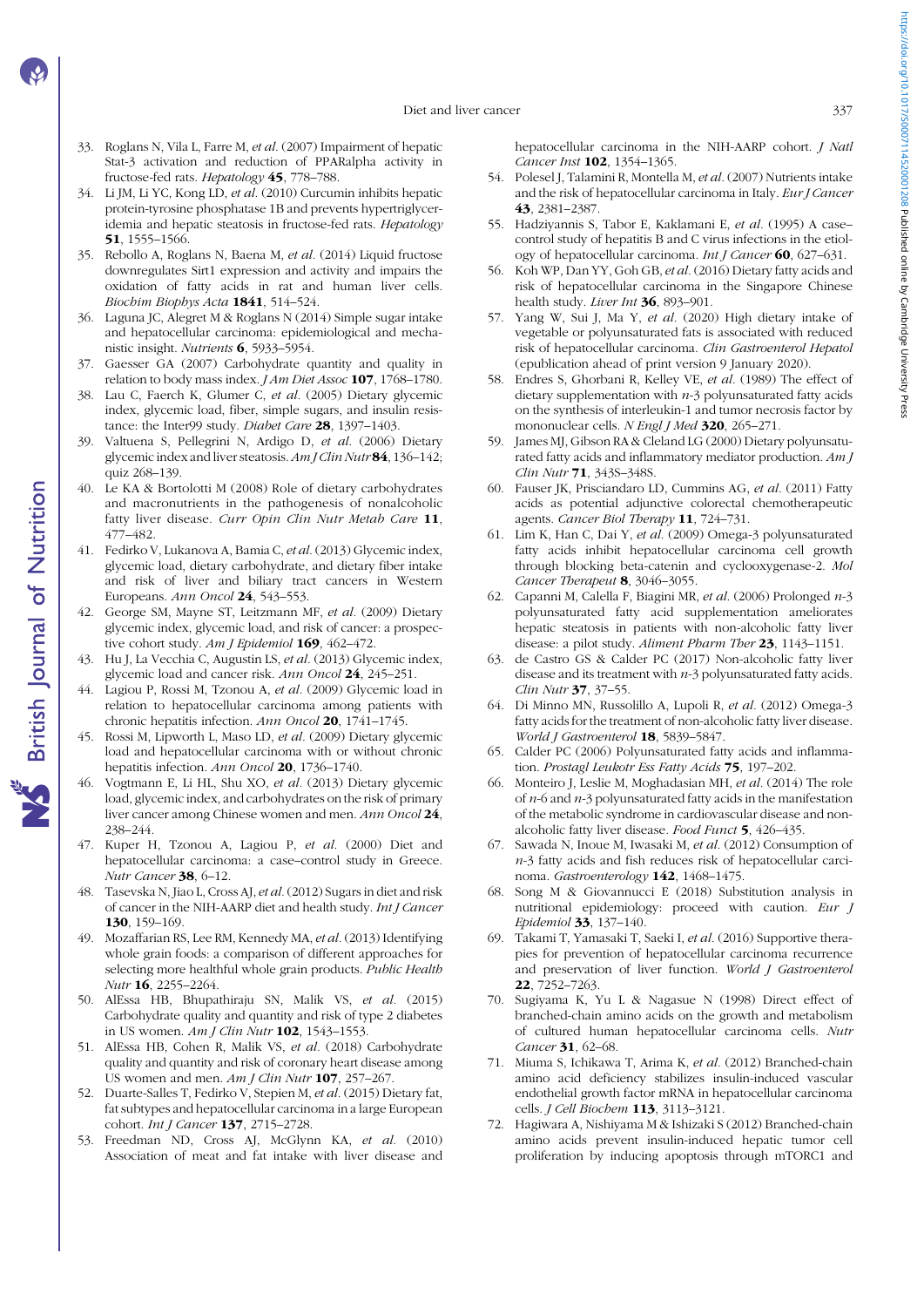<span id="page-8-0"></span>338 W.-S. Yang et al.

mTORC2-dependent mechanisms. J Cell Physiol 227, 2097–2105.

- 73. Ninomiya S, Shimizu M, Imai K, et al. (2011) Possible role of visfatin in hepatoma progression and the effects of branchedchain amino acids on visfatin-induced proliferation in human hepatoma cells. Cancer Prevent Res 4, 2092–2100.
- 74. Ichikawa K, Okabayashi T, Maeda H, et al. (2013) Oral supplementation of branched-chain amino acids reduces early recurrence after hepatic resection in patients with hepatocellular carcinoma: a prospective study. Surg Today 43, 720–726.
- 75. Okabayashi T, Iyoki M, Sugimoto T, et al. (2011) Oral supplementation with carbohydrate- and branched-chain amino acid-enriched nutrients improves postoperative quality of life in patients undergoing hepatic resection. Amino Acids 40, 1213–1220.
- 76. Kuroda H, Ushio A, Miyamoto Y, et al. (2010) Effects of branched-chain amino acid-enriched nutrient for patients with hepatocellular carcinoma following radiofrequency ablation: a one-year prospective trial. J Gastroenterol Hepatol 25, 1550–1555.
- 77. Meng WC, Leung KL, Ho RL, et al. (1999) Prospective randomized control study on the effect of branched-chain amino acids in patients with liver resection for hepatocellular carcinoma. Austr N Z J Surg 69, 811-815.
- 78. Lee IJ, Seong J, Bae JI, et al. (2011) Effect of oral supplementation with branched-chain amino acid (BCAA) during radiotherapy in patients with hepatocellular carcinoma: a double-blind randomized study. Cancer Res Treat 43, 24-31.
- 79. Luo J, Yang Y, Liu J, et al. (2014) Systematic review with meta-analysis: meat consumption and the risk of hepatocellular carcinoma. Aliment Pharmacol Ther 39, 913–922.
- 80. Ma X, Yang Y, Li HL, et al. (2017) Dietary trace element intake and liver cancer risk: results from two population-based cohorts in China. Int J Cancer 140, 1050-1059.
- 81. Fang AP, Chen PY, Wang XY, et al. (2019) Serum copper and zinc levels at diagnosis and hepatocellular carcinoma survival in the Guangdong Liver Cancer Cohort. Int J Cancer 144, 2823–2832.
- 82. Fang AP, Liu ZY, Liao GC, et al. (2019) Serum folate concentrations at diagnosis are associated with hepatocellular carcinoma survival in the Guangdong Liver Cancer Cohort study. Br J Nutr 121, 1376–1388.
- 83. Zhang W, Shu XO, Li H, et al. (2012) Vitamin intake and liver cancer risk: a report from two cohort studies in China. J Natl Cancer Inst 104, 1173-1181.
- 84. Lan QY, Zhang YJ, Liao GC, et al. (2016) The association between dietary vitamin A and carotenes and the risk of primary liver cancer: a case–control study. Nutrients 8, 624.
- 85. Yuan JM, Gao YT, Ong CN, et al. (2006) Prediagnostic level of serum retinol in relation to reduced risk of hepatocellular carcinoma. J Natl Cancer Inst 98, 482-490.
- 86. Lai GY, Weinstein SJ, Albanes D, et al. (2014) Association of serum alpha-tocopherol, beta-carotene, and retinol with liver cancer incidence and chronic liver disease mortality. Br J Cancer 111, 2163–2171.
- 87. Fang AP, Long JA, Zhang YJ, et al. (2019) Serum bioavailable, rather than total, 25-hydroxyvitamin D levels are associated with hepatocellular carcinoma survival. Hepatology (epublication ahead of print version 2 November 2019).
- 88. Wolonciej M, Milewska E & Roszkowska-Jakimiec W (2016) Trace elements as an activator of antioxidant enzymes. Postepy Hig Med Dosw 70, 1483-1498.
- 89. Puertollano MA, Puertollano E, de Cienfuegos GA, et al. (2011) Dietary antioxidants: immunity and host defense. Curr Top Med Chem 11, 1752–1766.
- 90. Ma J, Giovannucci E, Pollak M, et al. (2001) Milk intake, circulating levels of insulin-like growth factor-I, and risk of colorectal cancer in men. J Natl Cancer Inst 93, 1330–1336.
- 91. Holmes MD, Pollak MN, Willett WC, et al. (2002) Dietary correlates of plasma insulin-like growth factor I and insulinlike growth factor binding protein 3 concentrations. Cancer Epidemiol Biomarkers Prevent 11, 852–861.
- 92. Hoppe C, Molgaard C, Juul A, et al. (2004) High intakes of skimmed milk, but not meat, increase serum IGF-I and IGFBP-3 in eight-year-old boys. Eur J Clin Nutr 58, 1211–1216.
- 93. Heaney RP, McCarron DA, Dawson-Hughes B, et al. (1999) Dietary changes favorably affect bone remodeling in older adults. J Am Dietetic Assoc 99, 1228-1233.
- 94. Hopfner M, Huether A, Sutter AP, et al. (2006) Blockade of IGF-1 receptor tyrosine kinase has antineoplastic effects in hepatocellular carcinoma cells. Biochem Pharmacol 71, 1435–1448.
- 95. Duarte-Salles T, Fedirko V, Stepien M, et al. (2014) Dairy products and risk of hepatocellular carcinoma: the European Prospective Investigation into Cancer and Nutrition. Int J Cancer 135, 1662–1672.
- 96. Yang W, Sui J, Ma Y, et al. (2020) A prospective study of dairy product intake and the risk of hepatocellular carcinoma in U.S. men and women. Int J Cancer 146, 1241-1249.
- 97. Fukuda K, Shibata A, Hirohata I, et al. (1993) A hospital-based case–control study on hepatocellular carcinoma in Fukuoka and Saga Prefectures, northern Kyushu, Japan. Jpn J Cancer Res 84, 708–714.
- 98. Talamini R, Polesel J, Montella M, et al. (2006) Food groups and risk of hepatocellular carcinoma: a multicenter case– control study in Italy. Int J Cancer 119, 2916-2921.
- 99. La Vecchia C, Negri E, Decarli A, et al. (1988) Risk factors for hepatocellular carcinoma in northern Italy. *Int J Cancer* 42, 872–876.
- 100. Yu SZ, Huang XE, Koide T, et al. (2002) Hepatitis B and C viruses infection, lifestyle and genetic polymorphisms as risk factors for hepatocellular carcinoma in Haimen, China.  $JpnJ$ Cancer Res **93**, 1287-1292.
- 101. Park Y, Leitzmann MF, Subar AF, et al. (2009) Dairy food, calcium, and risk of cancer in the NIH-AARP Diet and Health Study. Arch Inter Med 169, 391-401.
- 102. Zhang W, Xiang YB, Li HL, et al. (2013) Vegetable-based dietary pattern and liver cancer risk: results from the Shanghai women's and men's health studies. Cancer Sci 104, 1353–1361.
- 103. Yang W, Ma Y, Liu Y, et al. (2019) Association of intake of whole grains and dietary fiber with risk of hepatocellular carcinoma in US Adults. JAMA Oncol 5, 879–886.
- 104. Kim Y & Je Y (2014) Dietary fiber intake and total mortality: a meta-analysis of prospective cohort studies. Am J Epidemiol 180, 565–573.
- 105. Aune D, Keum N, Giovannucci E, et al. (2016) Whole grain consumption and risk of cardiovascular disease, cancer, and all cause and cause specific mortality: systematic review and dose–response meta-analysis of prospective studies. BMJ 353, i2716.
- 106. Threapleton DE, Greenwood DC, Evans CE, et al. (2013) Dietary fibre intake and risk of cardiovascular disease: systematic review and meta-analysis. BMJ 347, f6879.
- 107. Yao B, Fang H, Xu W, et al. (2014) Dietary fiber intake and risk of type 2 diabetes: a dose–response analysis of prospective studies. Eur J Epidemiol 29, 79-88.
- 108. Aune D, Chan DS, Lau R, et al. (2011) Dietary fibre, whole grains, and risk of colorectal cancer: systematic review and dose–response meta-analysis of prospective studies. BMJ 343, d6617.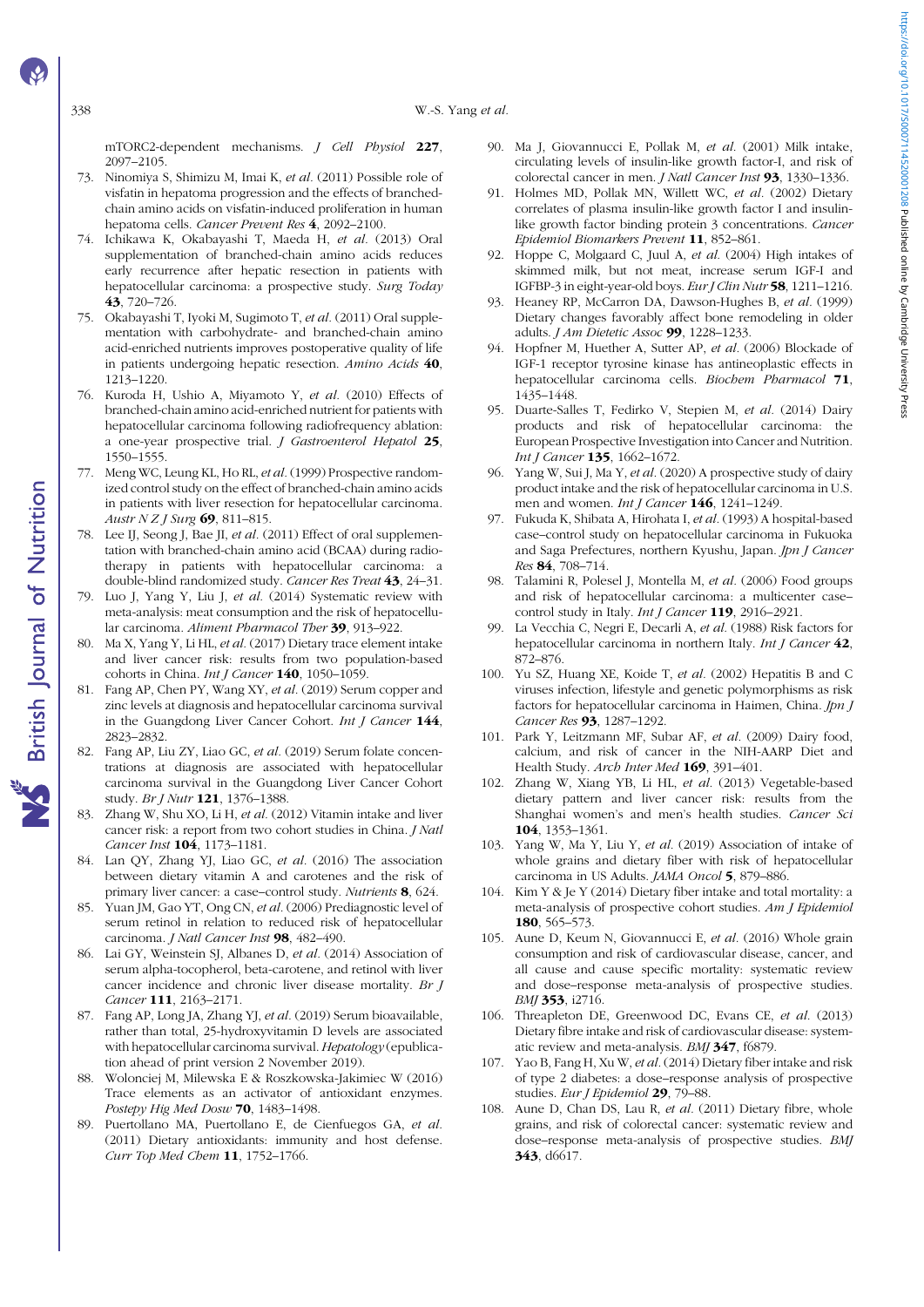Diet and liver cancer 339

- <span id="page-9-0"></span>109. Ben Q, Sun Y, Chai R, et al. (2014) Dietary fiber intake reduces risk for colorectal adenoma: a meta-analysis. Gastroenterology 146, 689–699.
- 110. Murphy N, Norat T, Ferrari P, et al. (2012) Dietary fibre intake and risks of cancers of the colon and rectum in the European Prospective Investigation into Cancer and Nutrition (EPIC). PLOS ONE 7, e39361.
- 111. Hansen L, Skeie G, Landberg R, et al. (2012) Intake of dietary fiber, especially from cereal foods, is associated with lower incidence of colon cancer in the HELGA cohort. Int J Cancer 131, 469–478.
- 112. Schatzkin A, Mouw T, Park Y, et al. (2007) Dietary fiber and whole-grain consumption in relation to colorectal cancer in the NIH-AARP Diet and Health Study.  $Am\,J\,Clin\,Nutr$  85, 1353–1360.
- 113. DiNicolantonio JJ, Subramonian AM & O'Keefe JH (2017) Added fructose as a principal driver of non-alcoholic fatty liver disease: a public health crisis. Open Heart 4, e000631.
- 114. Ros E (2010) Health benefits of nut consumption. Nutrients 2, 652–682.
- 115. Ros E & Hu FB (2013) Consumption of plant seeds and cardiovascular health: epidemiological and clinical trial evidence. Circulation 128, 553–565.
- 116. Han JM, Jo AN, Lee SM, et al. (2014) Associations between intakes of individual nutrients or whole food groups and non-alcoholic fatty liver disease among Korean adults. J Gastroenterol Hepatol 29, 1265–1272.
- 117. Sui J, Yang W, Ma Y, et al. (2019) A prospective study of nut consumption and risk of primary hepatocellular carcinoma in the U.S. women and men. Cancer Prevent Res 12, 367-374.
- 118. Bouvard V, Loomis D, Guyton KZ, et al. (2015) Carcinogenicity of consumption of red and processed meat. Lancet Oncol 16, 1599–1600.
- 119. Huang RX, Duan YY & Hu JA (2015) Fish intake and risk of liver cancer: a meta-analysis. PLOS ONE 10, e0096102.
- 120. Fedirko V, Trichopolou A, Bamia C, et al. (2013) Consumption of fish and meats and risk of hepatocellular carcinoma: the European Prospective Investigation into Cancer and Nutrition (EPIC). Ann Oncol 24, 2166–2173.
- 121. Kurozawa Y, Ogimoto I, Shibata A, et al. (2004) Dietary habits and risk of death due to hepatocellular carcinoma in a large scale cohort study in Japan. Univariate analysis of JACC study data. Kurume Med 151, 141-149.
- 122. Ma Y, Yang W, Li T, et al. (2019) Meat intake and risk of hepatocellular carcinoma in two large US prospective cohorts of women and men. Int J Epidemiol 48, 1863–1871.
- 123. Su SJ, Chow NH, Kung ML, et al. (2003) Effects of soy isoflavones on apoptosis induction and G2-M arrest in human hepatoma cells involvement of caspase-3 activation, Bcl-2 and Bcl-XL downregulation, and Cdc2 kinase activity. Nutr Cancer 45, 113–123.
- 124. Sharp GB, Lagarde F, Mizuno T, et al. (2005) Relationship of hepatocellular carcinoma to soya food consumption: a cohortbased, case–control study in Japan. Int J Cancer 115, 290–295.
- 125. Kurahashi N, Inoue M, Iwasaki M, et al. (2009) Isoflavone consumption and subsequent risk of hepatocellular carcinoma in a population-based prospective cohort of Japanese men and women. Int J Cancer 124, 1644-1649.
- 126. Lagiou P, Rossi M, Lagiou A, et al. (2008) Flavonoid intake and liver cancer: a case–control study in Greece. Cancer Causes Control 19, 813–818.
- 127. Zamora-Ros R, Fedirko V, Trichopoulou A, et al. (2013) Dietary flavonoid, lignan and antioxidant capacity and risk of hepatocellular carcinoma in the European Prospective Investigation into Cancer and Nutrition study. Int J Cancer 133, 2429–2443.
- 128. Zhang W, Wang J, Gao J, et al. (2019) Prediagnostic level of dietary and urinary isoflavonoids in relation to risk of liver cancer in Shanghai, China. Cancer Epidemiol Biomarkers Prev 28, 1712–1719.
- 129. Illig T, Gieger C, Zhai G, et al. (2009) A genome-wide perspective of genetic variation in human metabolism. Nat Genet 42, 137.
- 130. Shoaie S, Ghaffari P, Kovatcheva-Datchary P, et al. (2015) Quantifying diet-induced metabolic changes of the human gut microbiome. Cell Metab 22, 320–331.
- 131. Guertin KA, Moore SC, Sampson JN, et al. (2014) Metabolomics in nutritional epidemiology: identifying metabolites associated with diet and quantifying their potential to uncover diet-disease relations in populations. Am J Clin Nutr 100, 208–217.
- 132. Bhupathiraju SN & Hu FB (2017) One (small) step towards precision nutrition by use of metabolomics. Lancet Diabetes Endocrinol 5, 154–155.
- 133. Guasch-Ferré M, Bhupathiraju SN & Hu FB (2018) Use of metabolomics in improving assessment of dietary intake. Clin Chem 64, 82–98.
- 134. Yang CS, Wang X, Lu G, et al. (2009) Cancer prevention by tea: animal studies, molecular mechanisms and human relevance. Nat Rev Cancer **9**, 429-439.
- 135. Fon Sing M, Yang WS, Gao S, et al. (2011) Epidemiological studies of the association between tea drinking and primary liver cancer: a meta-analysis. Eur J Cancer Prev 20, 157–165.
- 136. Bamia C, Lagiou P, Jenab M, et al. (2015) Coffee, tea and decaffeinated coffee in relation to hepatocellular carcinoma in a European population: multicentre, prospective cohort study. Int J Cancer 136, 1899-1908.
- 137. Huang YQ, Lu X, Min H, et al. (2016) Green tea and liver cancer risk: a meta-analysis of prospective cohort studies in Asian populations. Nutrition 32, 3–8.
- 138. Tamura T, Wada K, Konishi K, et al. (2018) Coffee, green tea, and caffeine intake and liver cancer risk: a prospective cohort study. Nutr Cancer 70, 1210–1216.
- 139. Butler LM, Huang JY, Wang R, et al. (2015) Urinary biomarkers of catechins and risk of hepatocellular carcinoma in the Shanghai Cohort Study. Am J Epidemiol 181, 397–405.
- 140. Bravi F, Bosetti C, Tavani A, et al. (2013) Coffee reduces risk for hepatocellular carcinoma: an updated meta-analysis. Clin Gastroenterol Hepatol 11, 1413–1421.
- 141. Sang LX, Chang B, Li XH, et al. (2013) Consumption of coffee associated with reduced risk of liver cancer: a meta-analysis. BMC Gastroenterol 13, 34.
- 142. Bai K, Cai Q, Jiang Y, et al. (2016) Coffee consumption and risk of hepatocellular carcinoma: a meta-analysis of eleven epidemiological studies. Oncol Targets Ther 9, 4369–4375.
- 143. Yu C, Cao Q, Chen P, et al. (2016) An updated dose–response meta-analysis of coffee consumption and liver cancer risk. Sci Rep 6, 37488.
- 144. Bravi F, Tavani A, Bosetti C, et al. (2017) Coffee and the risk of hepatocellular carcinoma and chronic liver disease: a systematic review and meta-analysis of prospective studies. Eur J Cancer Prev 26, 368–377.
- 145. Godos J, Micek A, Marranzano M, et al. (2017) Coffee consumption and risk of biliary tract cancers and liver cancer: a dose–response meta-analysis of prospective cohort studies. Nutrients 9, E950.
- 146. Kennedy OJ, Roderick P, Buchanan R, et al. (2017) Coffee, including caffeinated and decaffeinated coffee, and the risk of hepatocellular carcinoma: a systematic review and dose– response meta-analysis. BMJ Open 7, e013739.